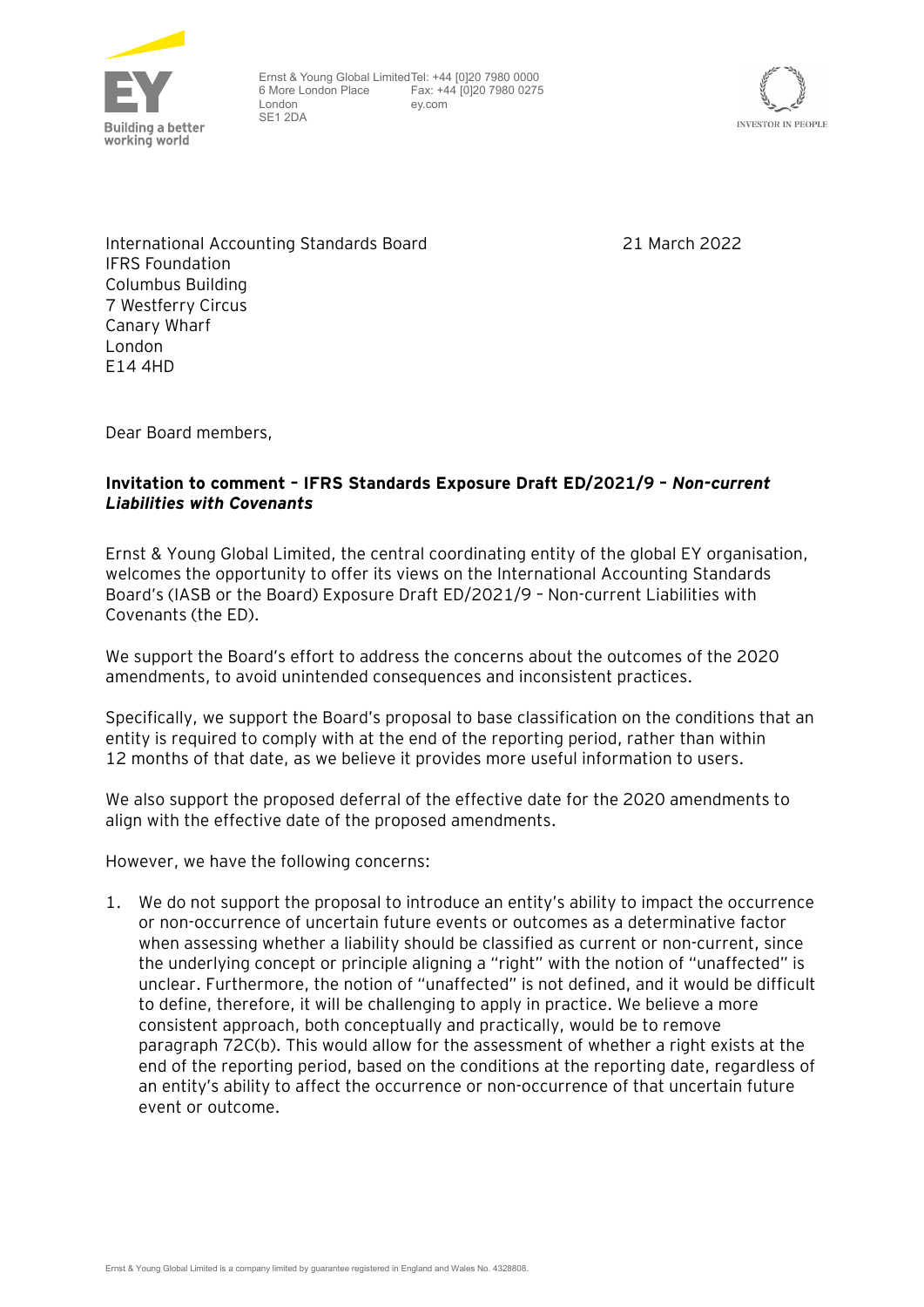

- 2. We do not think that requiring separate presentation of liabilities subject to conditions is justifiable, as we believe the need for separate presentation should be a matter of judgement based on materiality.
- 3. The proposal would require entities to assess their anticipated future compliance with covenants that will only be tested at a later date. We suggest the Board considers providing additional guidance on the type of evidence on which an entity should base such disclosures.
- 4. It is not clear from the proposals whether it was the Board's intention that the requirements regarding classification as current or non-current, and the related presentation and disclosure requirements, should apply to financial liabilities only, or to all types of liabilities. We believe the scope of the proposed requirements should be limited to financial liabilities.

Our detailed responses to the questions are set out in the Appendix to this letter.

Should you wish to discuss the contents of this letter with us, please contact Leo van der Tas at the above address or on +44 (0) 20 7951 3152.

Yours faithfully

Ernst + Young Global Limited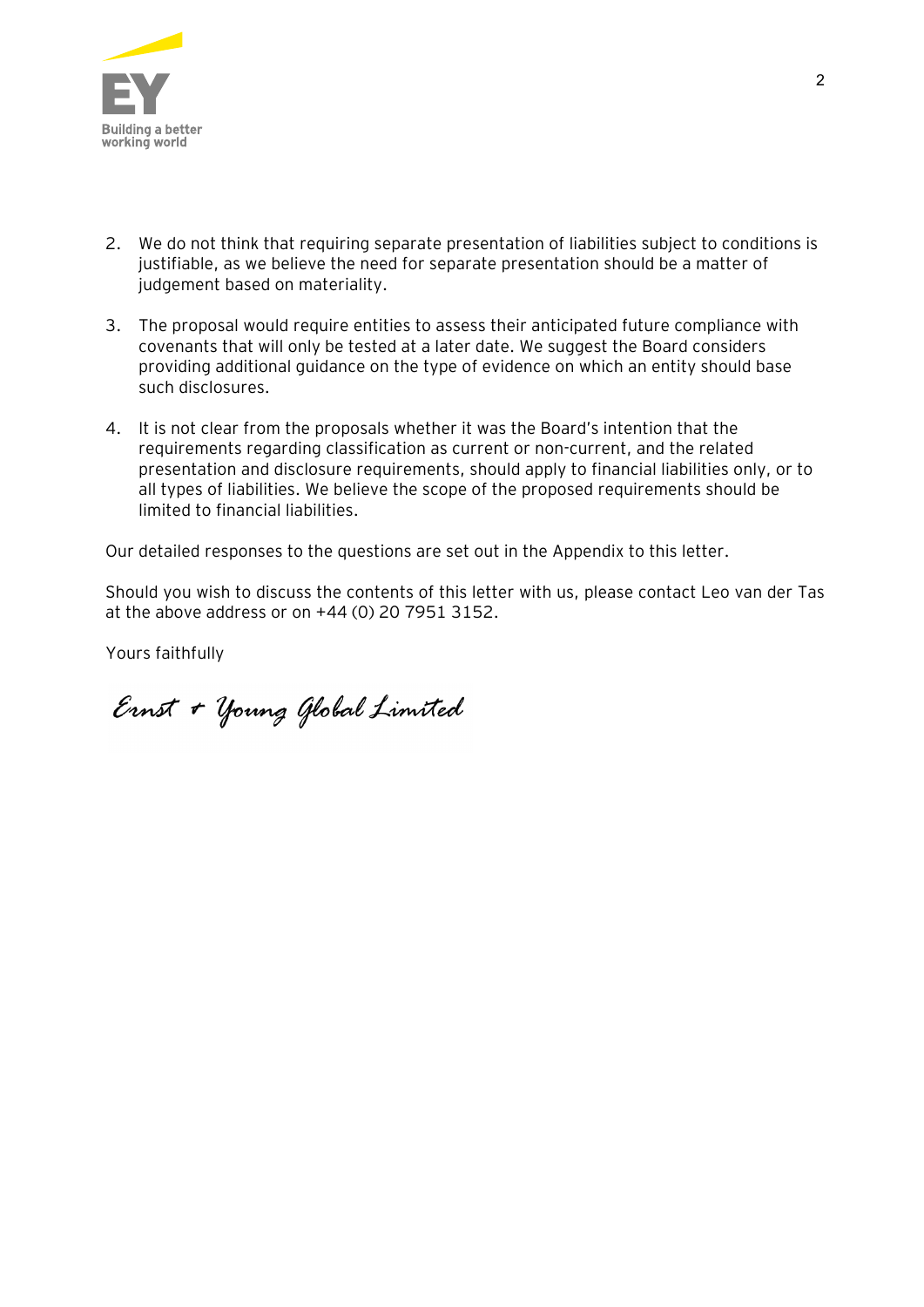

# **Appendix - Responses to specific questions**

## **Question 1—Classification and disclosure (paragraphs 72B and 76ZA(b))**

The Board proposes to require that, for the purposes of applying paragraph 69(d) of IAS 1, specified conditions with which an entity must comply within twelve months after the reporting period have no effect on whether an entity has, at the end of the reporting period, a right to defer settlement of a liability for at least twelve months after the reporting period. Such conditions would therefore have no effect on the classification of a liability as current or non-current. Instead, when an entity classifies a liability subject to such conditions as non-current, it would be required to disclose information in the notes that enables users of financial statements to assess the risk that the liability could become repayable within twelve months, including:

- (a) the conditions (including, for example, their nature and the date on which the entity must comply with them);
- (b) whether the entity would have complied with the conditions based on its circumstances at the end of the reporting period; and
- (c) whether and how the entity expects to comply with the conditions after the end of the reporting period.

Paragraphs BC15–BC17 and BC23–BC26 of the Basis for Conclusions explain the Board's rationale for this proposal.

Do you agree with this proposal? Why or why not? If you disagree with the proposal, please explain what you suggest instead and why.

## *Classification*

We support the overall direction of the proposal and believe that classification based on the conditions an entity is required to comply with at the end of the reporting period, rather than within 12 months from that date, provides more useful information to users.

However, we see some inconsistency between paragraphs 72B(b) and 72C(b). The proposed wording in paragraph 72C(b) could result in diversity in practice as the notion of "unaffected by the entity's future actions" is not clear and there are numerous conditions (covenants) that could be argued to be both affected and unaffected by the entity's future actions depending on the point of view taken. Therefore, conclusions could differ on whether a particular condition is within the scope of paragraph 72B(b) or paragraph 72C(b). For example:

1. It is not uncommon that loans are repayable immediately on a change of control. Since a change in control clause could be triggered by the actions of a certain shareholder/group of shareholders (an uncertain event "unaffected by the entity's future actions"), the proposal could result in any liability with such a clause being classified as current. Alternatively, considering that shareholders are related parties of the entity, some may argue that the entity is in a position to affect the occurrence of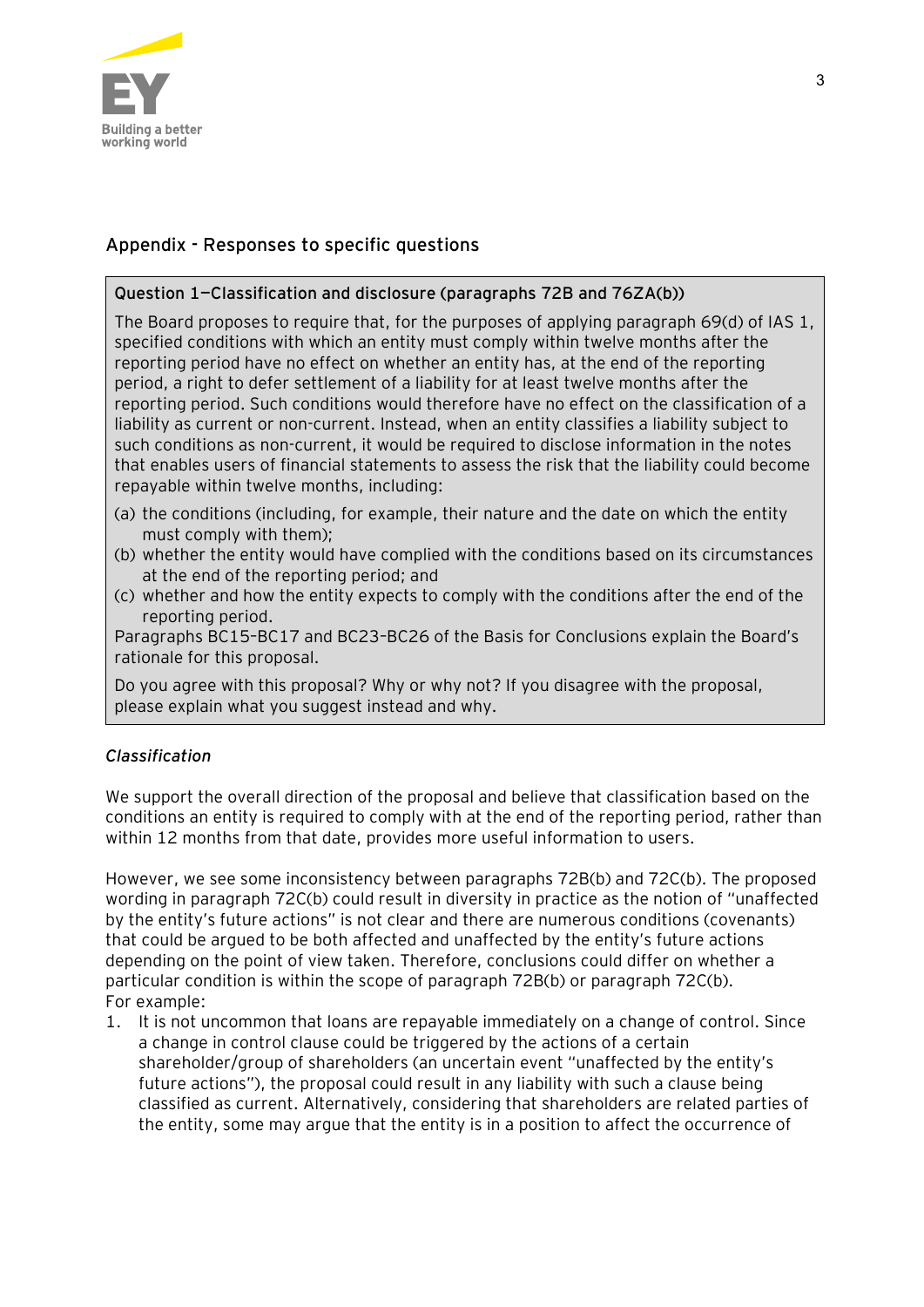

change in control and, therefore, classification of such a liability as non-current is appropriate.

- 2. An entity's deferral of settlement may be conditional on renewing its licence to operate in the 12-month period following the end of the reporting period. In that case, the entity would be in a position to affect deferral of settlement by filing an application for renewal, but whether the application will be approved by the relevant authority is outside the control of the entity. The issue, in this case, is whether the entity's ability to affect deferral is sufficient under paragraph 72C(b).
- 3. In some cases, deferral of settlement is conditional on audited financial statements by a specific date after the end of the reporting period. The entity may be able to affect whether it obtains an audit opinion by the said date, but whether the entity's ability to influence is sufficient to meet the threshold in paragraph 72C(b) is unclear.

Furthermore, other non-financial covenants, which are common, may in many cases, result in current classification in instances where such classification appears counterintuitive. For example, an extreme weather event or a war could cause a material adverse change triggering early repayment. Similarly, there are likely many objective material adverse change clauses that could be triggered by events that the entity cannot affect and which would, therefore, result in the related loans always being classified as current. Many debt arrangements are likely to include these types of clauses and entities currently assess these based on the circumstances at the reporting date. Therefore, the proposal in paragraph 72C(b) could result in a significant change in practice with many liabilities being reclassified to current compared to current practice. Whether that is the Board's intention, is not clear to us.

The wording "unaffected by the entity's future actions" is ambiguous, as illustrated in the three examples above, especially considering that paragraph BC20 clarifies that it is only about being able to "affect", not control, the occurrence of the event. It is unclear how direct and how significant the ability to influence/affect the occurrence of the uncertain future event must be in order for the condition to be outside the scope of paragraph 72C(b). Given the lack of guidance on how significant the ability to affect must be in order to fall within the scope of paragraph 72C(b), we are concerned that consistency in practice will not be achieved, and that the proposed amendments will be challenging to apply in practice.

The wording "unaffected by the entity's future actions" also raises the question of whether uncertain future events that are under the control of the entity's individual shareholders but not the entity itself, such as in the change of control clause example above, should be considered as "unaffected by the entity's future actions" as the entity cannot control its shareholders or whether the entity should be seen as an extension of its shareholders or visa versa.

On the other hand, we find the clarification in paragraph BC20, which makes it clear that "unaffected by the entity's future actions" is not the same as "within the entity's control", useful in other circumstances. There are a number of things which are frequently the subject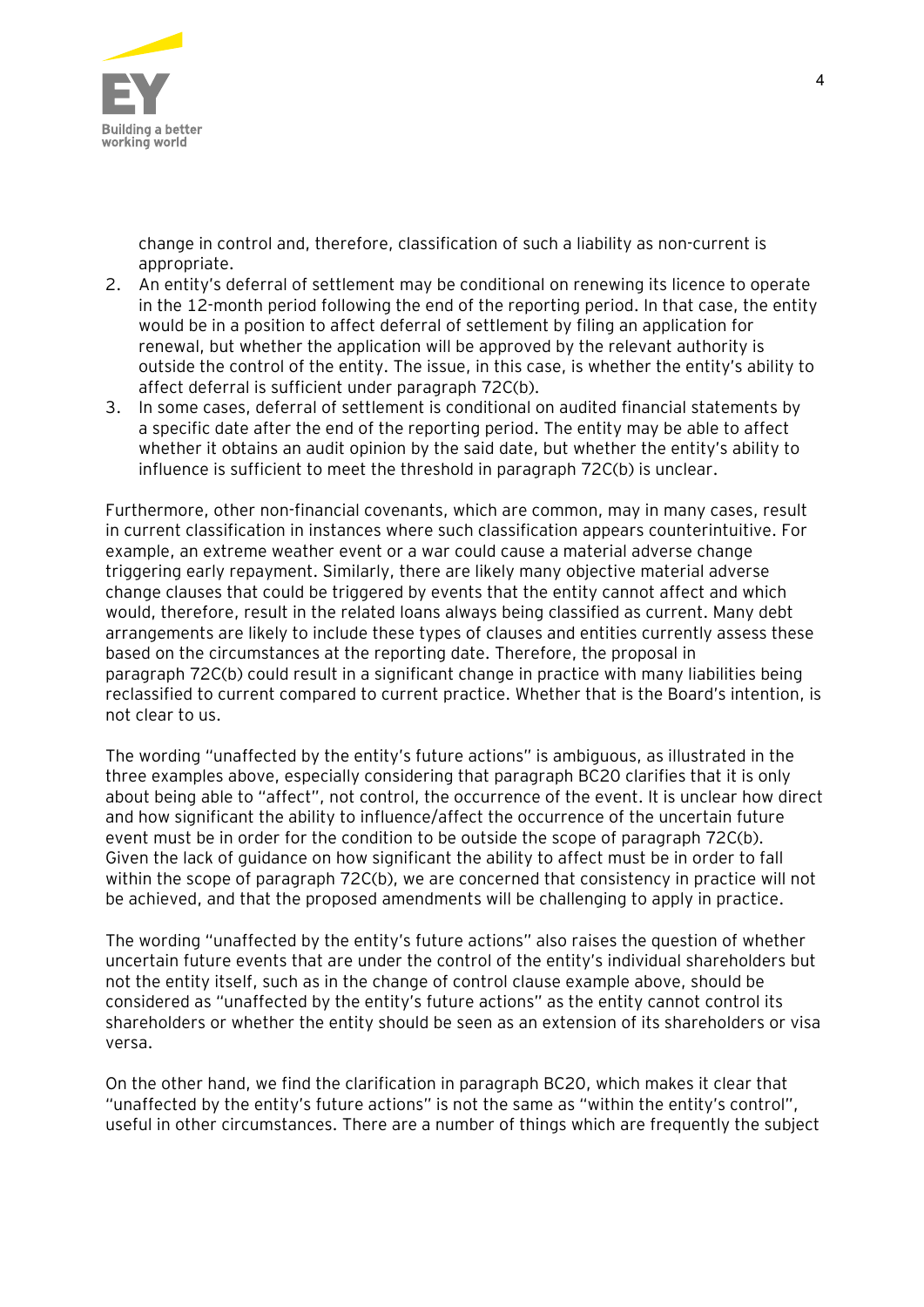

of covenants, e.g., revenues and profit, which are not in the entity's control but are affected by its actions.

We believe the concerns raised above are twofold:

- a) The underlying concept or principle aligning a "right" in paragraph 69(d) with the notion of "unaffected" in paragraph 72C(b) is unclear, and
- b) The notion of "unaffected" is not defined and, as such, will be challenging to apply in practice in many cases.

Therefore, if the Board believes that introducing such a notion for the purpose of distinguishing between current and non-current liabilities is helpful, we encourage the Board to clarify why the entity's ability to affect the occurrence or non-occurrence of an uncertain future event or outcome should impact classification. Furthermore, in that case, the Board should provide additional guidance to clarify how to assess the notion of "unaffected" in practice.

We believe a more consistent approach, both conceptually and practically, would be to remove paragraph 72C(b). This would allow for assessment of whether a right exist at the end of the reporting period, based on the conditions at the reporting date, regardless of an entity's ability to affect the occurrence or non-occurrence of that uncertain future event or outcome. This would be consistent with the guidance in IAS 10 *Events after the Reporting Period*, which stipulates that the amounts in the financial statements are not adjusted for conditions that arose after the reporting date.

Furthermore, in practice, entities commonly negotiate a modification of loan agreements, prior to the end of the reporting period, that eliminates a covenant requirement at the reporting date (sometimes referred to as a "suspension" or "disapplication" of the year-end covenant test) or amends the requirement. Allowing the entity to comply with the covenant requirement, when absent such a modification, the entity would have been in violation at the end of the reporting period. However, compliance with the same covenant will be tested within the next 12 months, in, say, 3 or 6 months. Current practice is mixed in these situations, in that some consider that such reliefs effectively imply a grace period until the next agreed measurement date, and, thus, reclassify otherwise non-current liabilities to current if the next agreed measurement date is in less than 12 months. Others considers such reliefs "permanent", in that the next measurement date was already agreed before the relief was obtained, and, thus, the non-current liabilities remain non-current as they would have in any other situation in which there was no covenant breach as of the reporting date. We believe the Board should clarify what the appropriate classification under the amended standard should be in these circumstances, considering that these circumstances are quite common in practice.

#### *Disclosures*

In general, we support the proposed disclosures. We believe the proposal fills an existing gap for such disclosure, since current standards (IAS 1 *Presentation of Financial Statements* and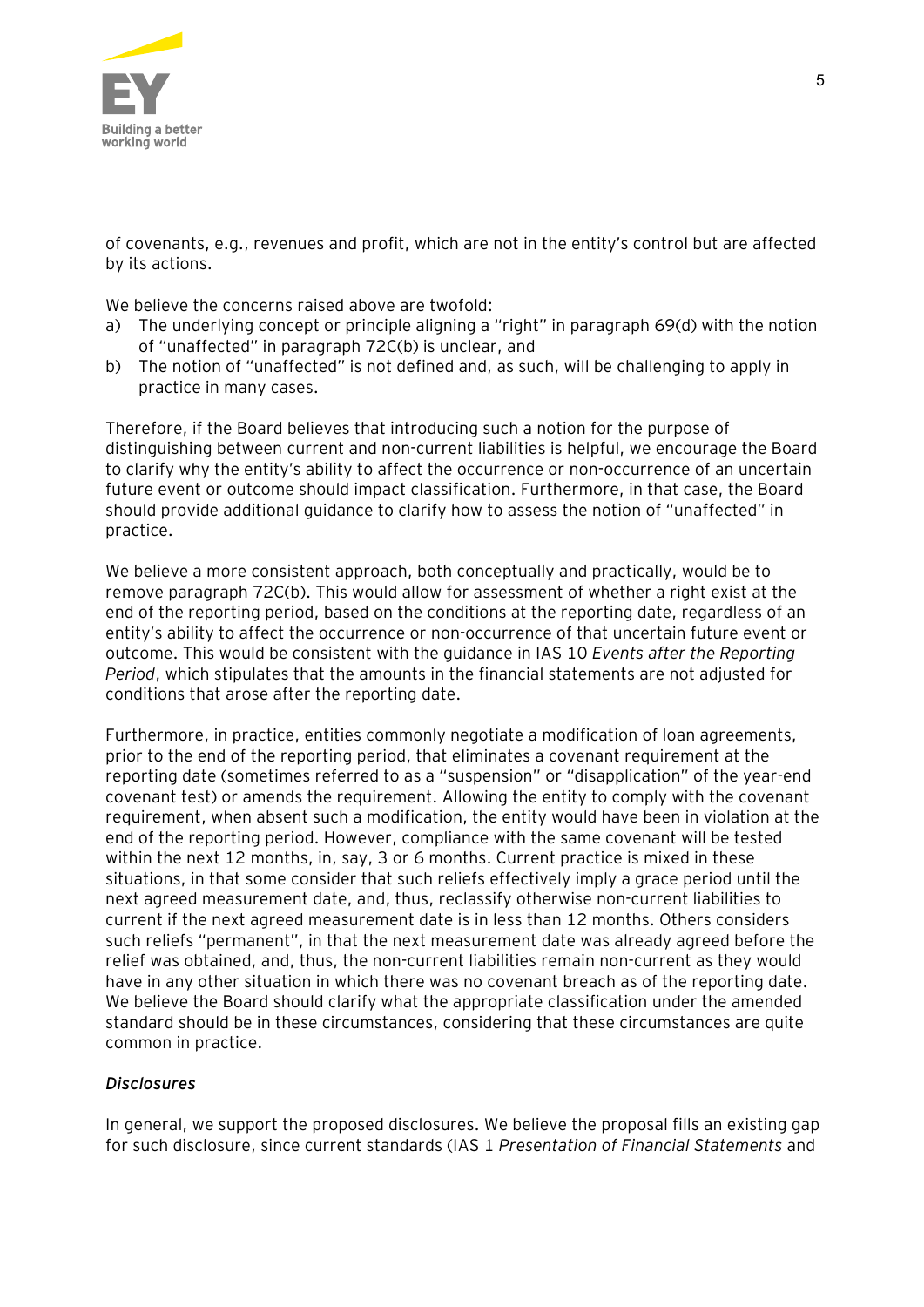

IFRS 7 *Financial Instruments - Disclosures*) only explicitly require disclosures related to covenants in specific circumstances (e.g., a breach or remedied breach at the reporting date). The proposed disclosure requirements could drive more consistency in disclosure of covenants.

We believe that the qualitative disclosure of expected compliance with conditions within 12 months from the reporting period, i.e., paragraph 76ZA(b)(iii), is useful information to users and could also inspire management to act sooner on those expectations, for example, by initiating waiver discussions with the relevant financial institution.

However, the expected compliance disclosure requirement conflicts to some extent with the Board's intention to remove the complexity introduced by the current requirement in paragraph 72A, as highlighted by the Board in paragraph BC16(b), since the proposed disclosure in paragraph 76ZA(b)(iii) would still require the entity to assess its anticipated future compliance with a covenant (which could include a non-financial or performance condition) that will only be tested at a later date. This will often involve predicting future performance and will in some instances also involve predicting the occurrence or nonoccurrence of events that may not be within the control of the entity, typically in the case of non-financial covenants. We therefore suggest that the Board considers providing additional guidance on the type of evidence an entity should base such disclosure on. Furthermore, in this context, rewording paragraph 76ZA(b)(iii) may be helpful. It is unclear what is meant by "whether and how" an entity expects to comply with conditions in the future. We believe that the wording "whether and on what basis" may clarify the type of information that might be relevant to disclose.

Paragraph 76ZA(b)(ii) requires disclosure of whether an entity would have complied with future conditions based on its circumstances at the reporting date. It would be helpful if the Board clarified that this requirement is about comparing the future date condition against the reporting date performance and financial position, i.e., merely a mechanical exercise, as some may read the proposal to require predicting the entity's performance and financial position at the relevant future date. In the latter case, the requirements in paragraphs 76ZA(b)(ii) and 76ZA(b)(iii) would overlap, which we do not believe to be the Board's intention. Furthermore, in that case, the concerns raised in the context of performance conditions remain in that the implications of covenants that were agreed on reflecting a seasonal business or a start-up entity, for instance, are unclear.

Given the additional disclosure requirements proposed relating to covenants, we believe the Board should reassess the guidance in paragraphs 81-83 of Practice Statement 2 – *Making Materiality Judgments* to determine if this is still consistent with the proposed guidance. For example, we would expect that the guidance in paragraph 83 (i.e., indicating that information about a covenant is not material, when there is only a remote likelihood of the covenant being breached) also applies to the disclosures required by the proposed paragraph 76ZA(b), but we acknowledge that others might be of a different view.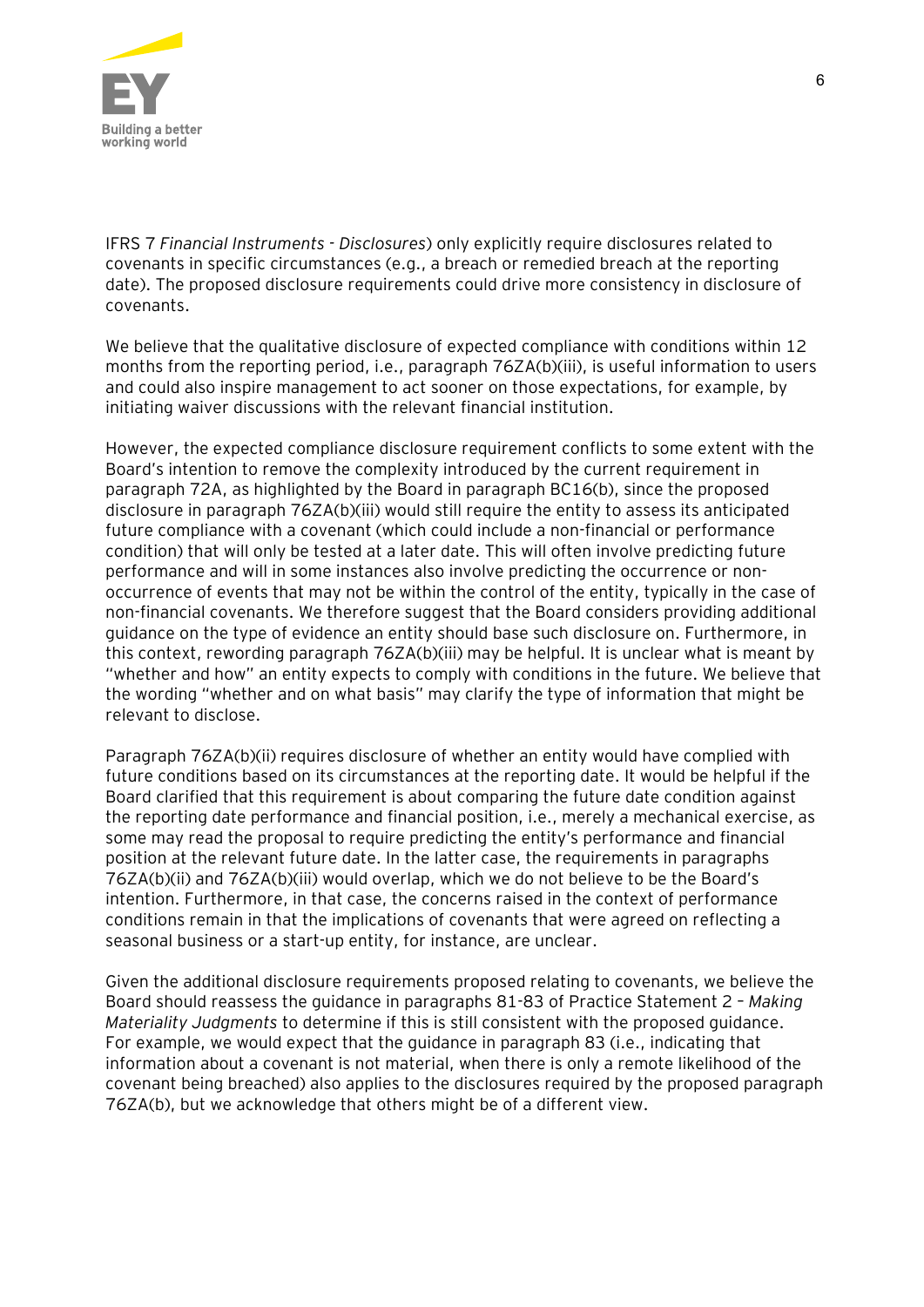

It would be useful to clarify the interaction between the proposed disclosure requirements and the liquidity risk disclosures in IFRS 7. For example, requiring the proposed disclosures to be included in the same note as the liquidity risk disclosures would avoid related information being scattered across the financial statements.

#### **Question 2—Presentation (paragraph 76ZA(a))**

The Board proposes to require an entity to present separately, in its statement of financial position, liabilities classified as non-current for which the entity's right to defer settlement for at least twelve months after the reporting period is subject to compliance with specified conditions within twelve months after the reporting period.

Paragraphs BC21–BC22 of the Basis for Conclusions explain the Board's rationale for this proposal.

Do you agree with this proposal? Why or why not? If you disagree with the proposal, do you agree with either alternative considered by the Board (see paragraph BC22)? Please explain what you suggest instead and why.

Similar to the alternative view expressed by Mr Mackenzie and Mr Scott, we do not believe separate presentation should be introduced as a mandatory minimum requirement. While we agree that separate presentation in the statement of financial position would draw users' attention to those liabilities which are subject to the conditionality (as noted in paragraph BC21(b)), we believe the need for separate presentation should rather be left to judgement based on materiality. While we acknowledge the arguments provided in paragraph BC21 to support separate presentation, we believe the additional disclosures proposed would be sufficient in many cases. Given the prevalence of covenants in practice, the proportion of liabilities subject to the separate presentation is expected to be significant, and likely greater than those liabilities that are not subject to it. Therefore, the separate presentation could potentially prove to have limited impact as most non-current liabilities are subject to conditions.

If the Board decides to continue with the proposed separate presentation requirement despite the concerns raised, we believe it would necessitate an amendment to paragraph 54 of IAS 1 to include those liabilities classified as non-current, but subject to terms and conditions that could cause them to be payable within one year, as a required line item.

Since IAS 1 applies to all liabilities, it is not clear from the proposals whether it was the Board's intention that the requirements regarding classification as current or non-current, and the related separate presentation, should only apply to financial debt (e.g., Bank borrowing). Based on the current drafting, the requirements would also apply to liabilities within the scope of other standards (e.g., IFRS 2 *Share-based Payment*, IFRS 15 *Revenue from Contracts with Customers*, IFRS 16 *Leases*, IFRS 17 *Insurance Contracts*, IAS 12 *Income Taxes*, IAS 19 *Employee Benefits*, IAS 26 *Accounting and Reporting by Retirement Benefit Plans*, and IAS 37 *Provisions, Contingent Liabilities and Contingent Assets*) if they are subject to covenants/conditions.